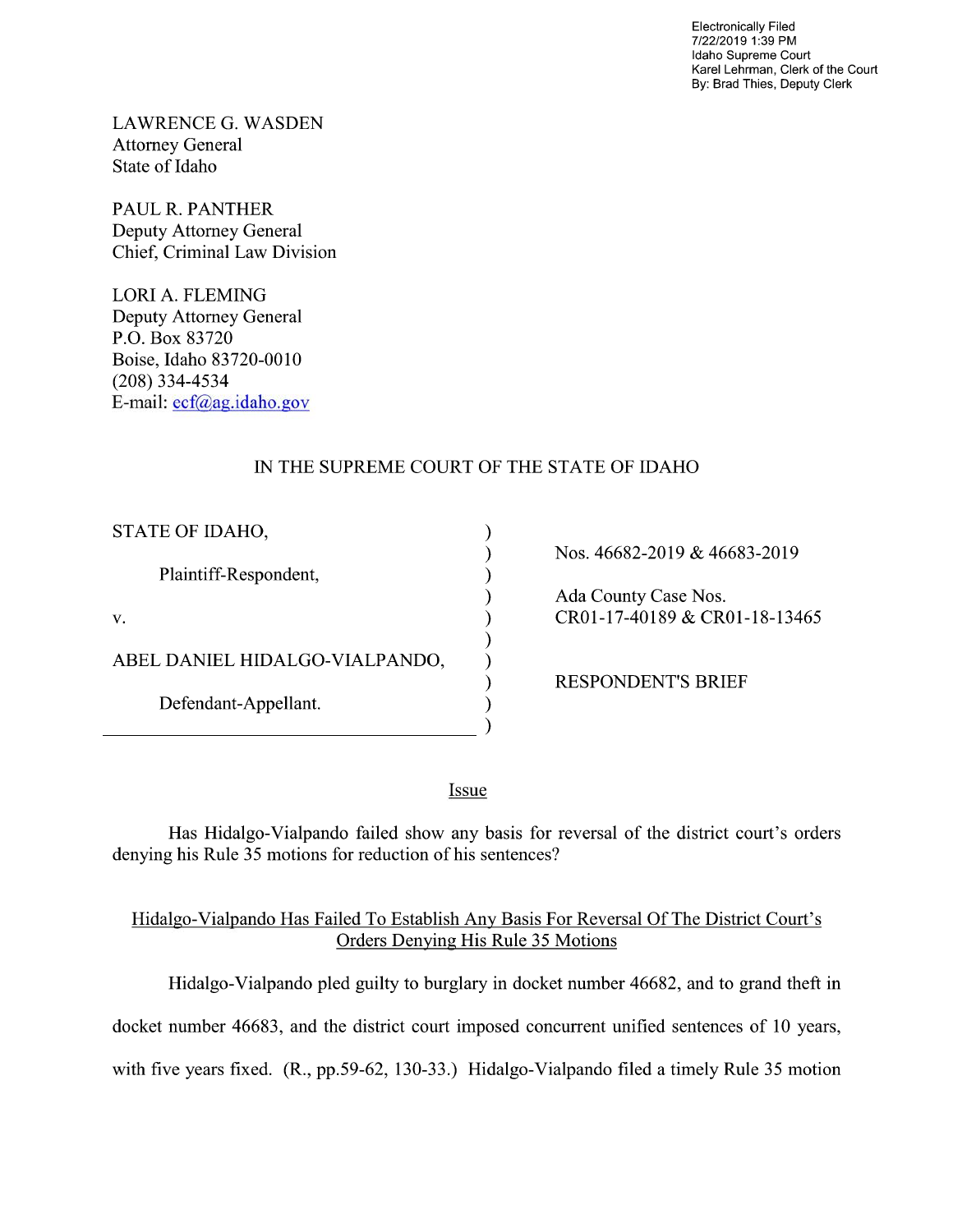for reduction 0f sentence in each case, which the district court denied. (R., pp.63-69, 134-43.) Hidalgo-Vialpando filed notices of appeal timely only from the district court's orders denying his Rule 35 motions. (R., pp.70-73, 144-47.)

"Mindful that he did not provide new information in support of his Rule 35 motions," Hidalgo-Vialpando nevertheless asserts that the district court abused its discretion by denying his Rule 35 motions for reduction 0f sentence in light of his age, medical issues, drug abuse and willingness to participate in treatment, and prison overcrowding. (Appellant's brief, pp.2-4.) Hidalgo-Vialpando has failed to establish any basis for reversal of the district court's orders denying his Rule 35 motions.

In State V. Huffman, 144 Idaho 201, 203, 159 P.3d 838, 840 (2007), the Idaho Supreme Court observed that a Rule 35 motion "does not function as an appeal of a sentence." The Court noted that where a sentence is within statutory limits, a Rule 35 motion is merely a request for leniency, which is reviewed for an abuse of discretion. Id. Thus, "[w]hen presenting a Rule 35 motion, the defendant must show that the sentence is excessive in light of new or additional information subsequently provided to the district court in support of the Rule 35 motion." Id. Absent the presentation of new evidence, "[a]n appeal from the denial of a Rule 35 motion cannot be used as a vehicle to review the underlying sentence." Id. Accord State v. Adair, 145 Idaho 514, 516, 181 P.3d 440, 442 (2008).

Hidalgo-Vialpando did not appeal the judgments of conviction in these cases. On appeal, he acknowledges that he provided no new or additional information in support of his Rule 35 motions for reduction of his sentences. (Appellant's brief, pp.1, 3.) Because Hidalgo-Vialpando presented no new evidence in support of his Rule 35 motions, he failed to demonstrate in the motions that his sentences were excessive. Having failed to make such a showing, he has failed